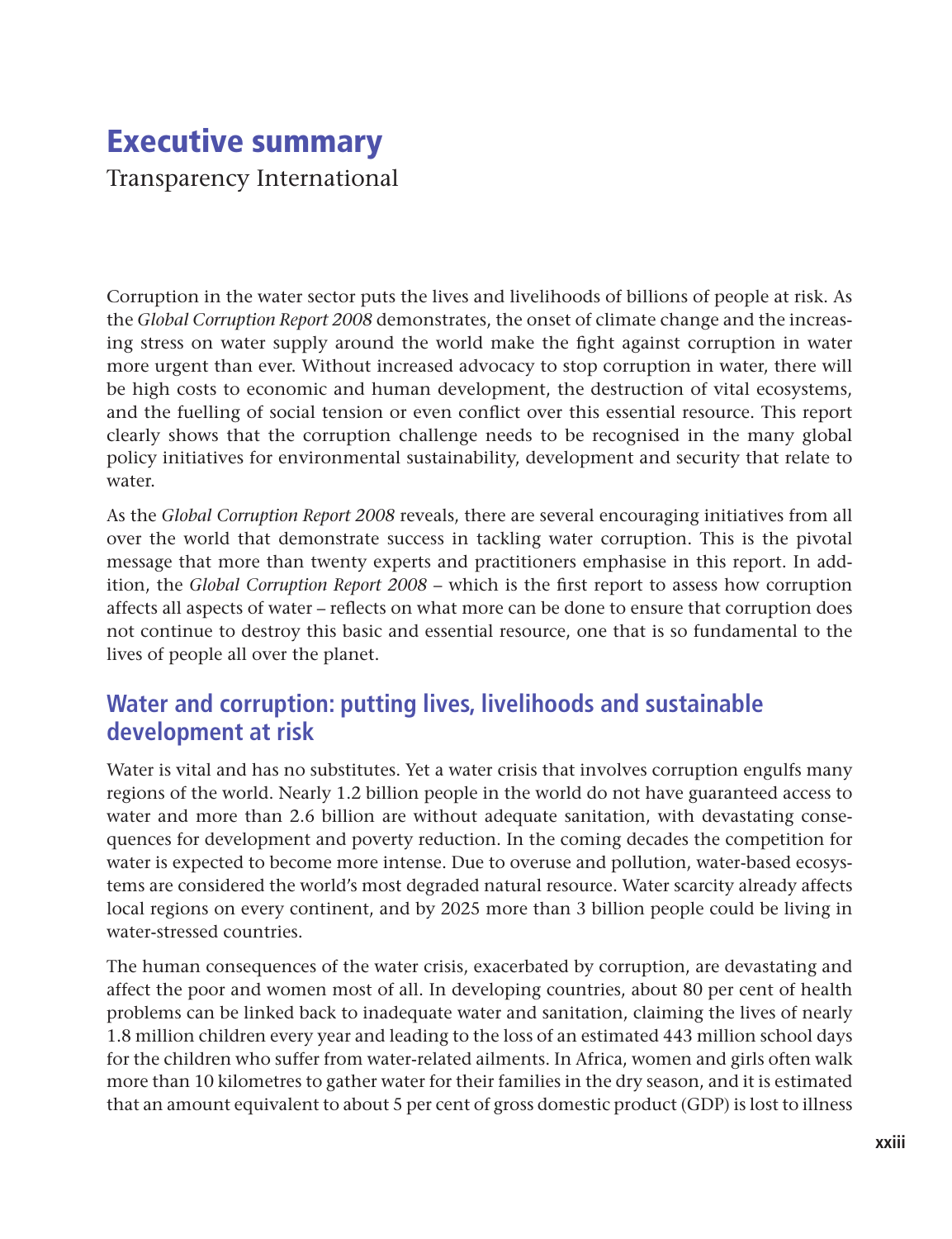and death caused by dirty water and poor sanitation there, as well. When clean water is denied, the stakes are very high.

The *Global Corruption Report 2008* argues that the crisis of water is a crisis of water governance, with corruption as one root cause. Corruption in the water sector is widespread and makes water undrinkable, inaccessible and unaffordable. It is evident in the drilling of rural wells in sub-Saharan Africa, the construction of water treatment facilities in Asia's urban areas, the building of hydroelectric dams in Latin America and the daily abuse and misuse of water resources around the world.

#### **The scale and scope of the water and corruption challenge**

The *Global Corruption Report 2008* explores corruption in water through four key sub-sectors.

**Water resources management** (WRM), which involves safeguarding the sustainability and equitable use of a resource that has no substitutes, is shown in this report to be susceptible to capture by powerful elites. Water pollution has often gone unpunished due to bribery, and funds for WRM end up in the pockets of corrupt officials. In China, for example, corruption is reported to thwart the enforcement of environmental regulations and has contributed to a situation in which aquifers in 90 per cent of Chinese cities are polluted and more than 75 per cent of river water flowing through urban areas is considered unsuitable for drinking or fishing.

The need to adapt to climate change makes cleaning up corruption in water resources all the more urgent. Changing water flows and more floods may require massive new investment in water infrastructure and the resettlement of 200 million people globally, and demand more frequent emergency relief efforts. All of the above are particularly vulnerable to corruption, as the *Global Corruption Report 2008* shows.

Where corruption disrupts the equitable sharing of water between countries and communities, it also threatens political stability and regional security. Two in every five people in the world today live in international water basins, and more than fifty countries on five continents have been identified as hotbeds for potential future conflicts over water. Water 'grabs', the irresponsible appropriation or diversion of water without consideration for other users, abetted by corruption, may translate tension into open conflict.

In **drinking water and sanitation services,** the second water sub-sector explored in the *Global Corruption Report 2008*, corruption can be found at every point along the water delivery chain: from policy design and budget allocations to operations and billing systems. Corruption affects both private and public water services and hurts all countries, rich and poor. In wealthier countries, corruption risks are concentrated in the awarding of contracts for building and operating municipal water infrastructure. The stakes are high: this is a market worth an estimated US\$210 billion annually in Western Europe, North America and Japan alone.

In developing countries, corruption is estimated to raise the price for connecting a household to a water network by as much as 30 per cent. This inflates the overall costs for achieving the Millennium Development Goals (MDGs) for water and sanitation, cornerstones for remedying the global water crisis, by more than US\$48 billion.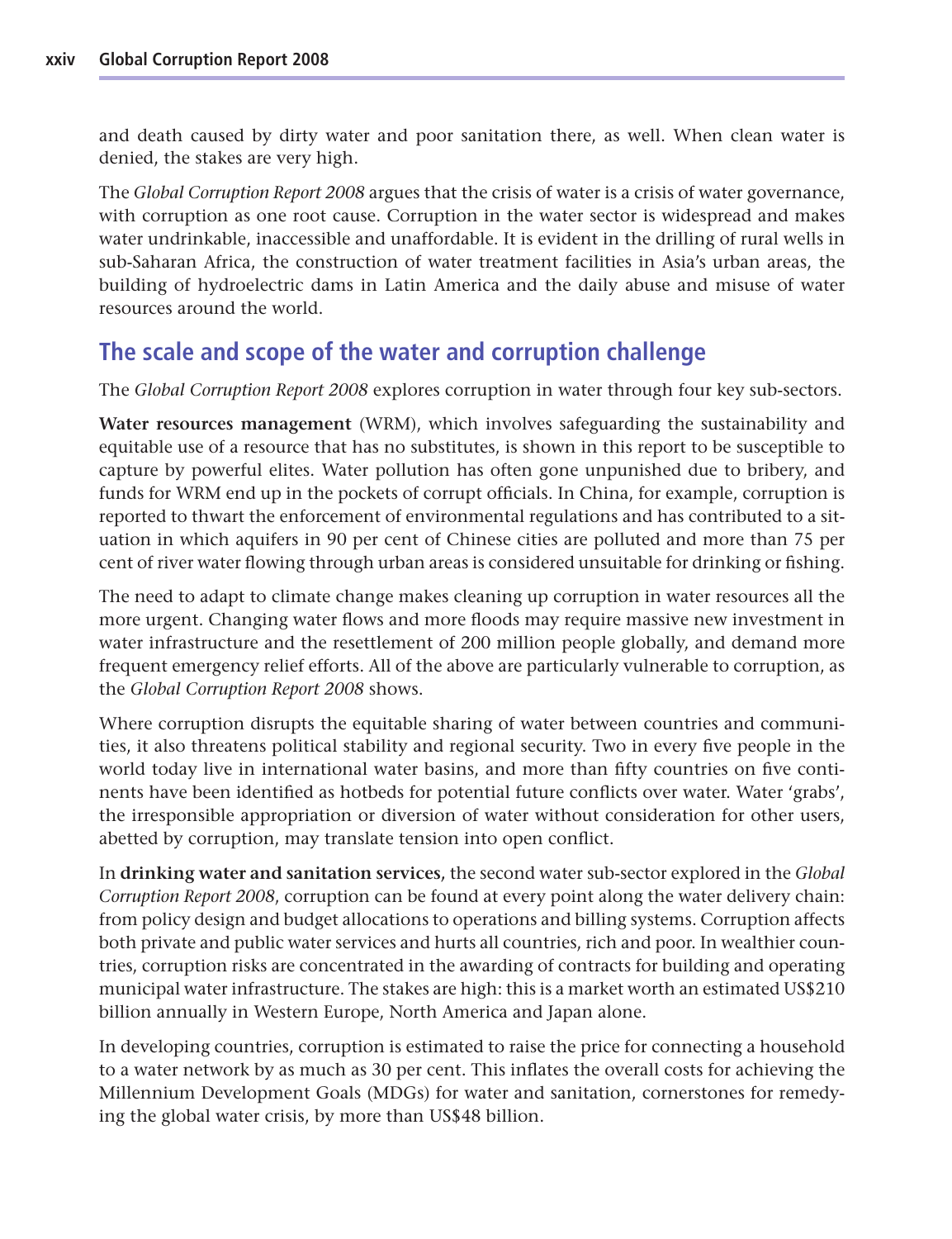**Irrigation in agriculture**, the third water sub-sector examined in this report, accounts for 70 per cent of water consumption. In turn, irrigated land helps produce 40 per cent of the world's food. Yet irrigation systems can be captured by large users. In Mexico, for example, the largest 20 per cent of farmers reap more than 70 per cent of irrigation subsidies. Moreover, corruption in irrigation exacerbates food insecurity and poverty.

Irrigation systems that are difficult to monitor and require experts for their maintenance offer multiple entry points for corruption, leading to wasted funding and more expensive and uncertain irrigation for small farmers. One particular problem is the regulation of irrigation with groundwater resources. As a result of weak regulation, large users in places such as India or Mexico can drain groundwater supplies with impunity, depriving smallholders of essential resources for their livelihoods. In India, the total corruption burden on irrigation contracts is estimated to exceed 25 per cent of the contract volume, and is allegedly shared between officials and then funnelled upwards through the political system, making it especially hard to break the cycle of collusion.

The fourth water sub-sector to be covered in the *Global Corruption Report 2008* is that of **hydropower**, involving dams. Few other infrastructure projects have a comparable impact on the environment and people. The hydropower sector's massive investment volumes (estimated at US\$50–60 billion annually over the coming decades) and highly complex, customised engineering projects can be a breeding ground for corruption in the design, tendering and execution of large-scale dam projects around the world. The impact of corruption is not confined to inflated project costs, however. Large resettlement funds and compensation programmes that accompany dam projects have been found to be very vulnerable to corruption, adding to the corruption risks in the sector.

#### **Corruption in water: a challenge beyond the water sector**

The importance of water for human development and environmental sustainability is well established and the global water crisis has assumed a central role in the development and environment debate. The *Global Corruption Report 2008* highlights that corruption in water is a significant factor in this crisis and therefore also a critical issue for global public policy. The impact of corruption in the water sector on lives, livelihoods, food security and international cooperation also underscores the many linkages to global policy concerns.

Corruption in water is a concern not only for the water sector. It also complicates the global challenge to confront climate change, and must be addressed in the building of a governance framework that updates and expands the Kyoto Protocol. Further, corruption in water must feature more prominently in any debate on environmental sustainability. It also matters for a global security agenda that is concerned about the root causes of conflict, extremism and failing states. Finally, corruption needs to be recognised as an obstacle to the global resolve to bring development to all, most prominently articulated in the Millennium Development Goals and related policy initiatives.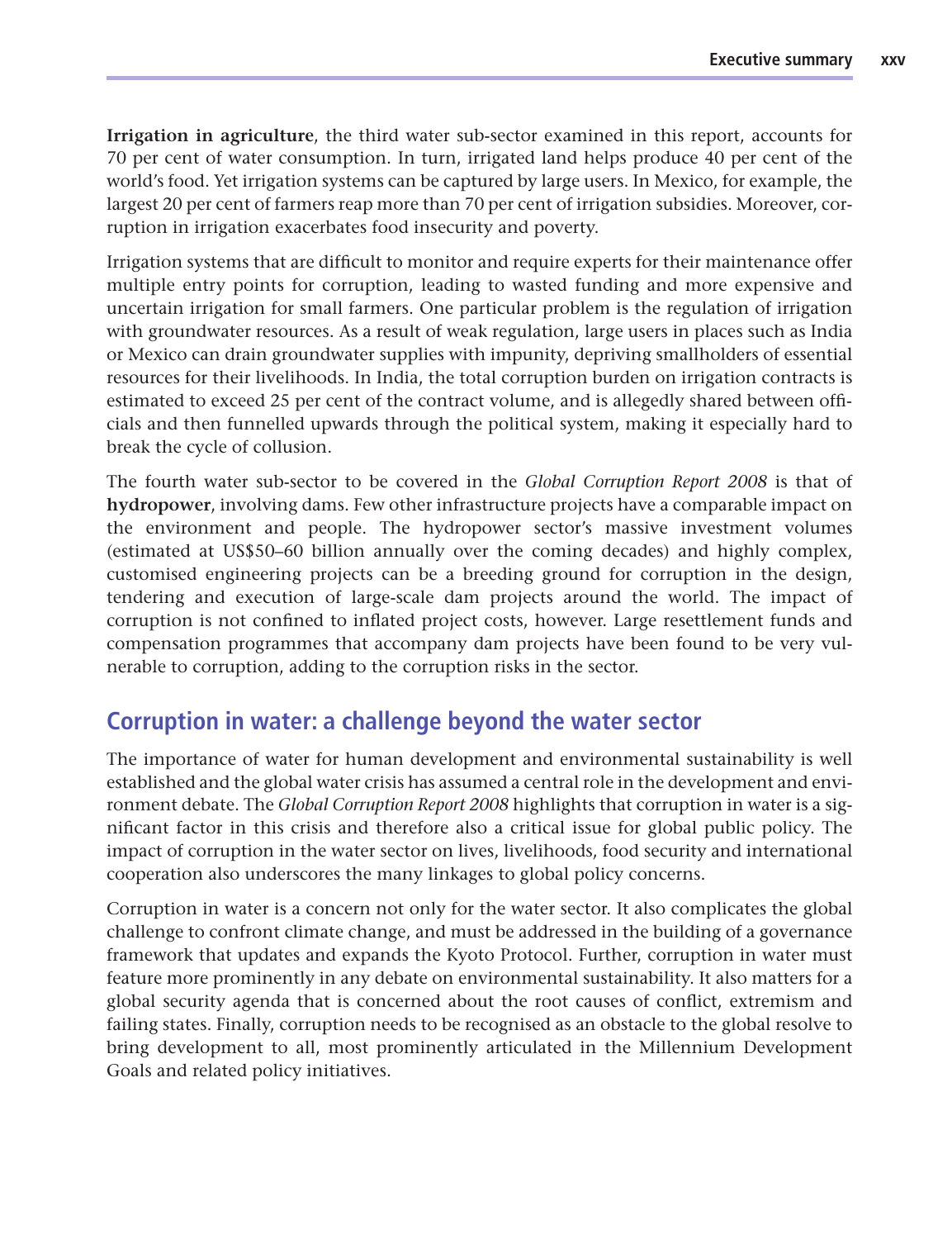### **Water: a high-risk sector for corruption**

The *Global Corruption Report 2008* draws some preliminary conclusions about why water is especially vulnerable to corruption.

- **Water governance spills across agencies.** Water often defies legal and institutional classification, creating a regulatory lacuna and leaving governance dispersed across countries and different agencies with many loopholes to exploit.
- **Water management is viewed as a largely technical issue in most countries.** Managing water is still predominantly approached as an engineering challenge. Consideration for the political and social dimensions of water, including corruption issues and their costs, is limited.
- **Water involves large flows of public money.** Water is more than twice as capital-intensive as other utilities. Large water management, irrigation and dam projects are complex and difficult to standardise, making procurement lucrative and manipulation difficult to detect.
- **Private investment in water is growing in countries already known to have high risks of corruption.** Nine of the ten major growth markets for private sector participation in water and sanitation are in countries with high risks of corruption, posing particular challenges for international investors.
- **Informal providers, often vulnerable to corruption, continue to play a key role in delivering water to the poor.** Informal water providers provide important bridging functions in many developing countries to bring water to the poor. They often operate in a legal grey zone, however, making their operations vulnerable to extortion and bribery.
- **Corruption in water most affects those with the weakest voice.** Corruption in water often affects marginalised communities, the poor or – in the case of its impact on the environment – future generations. These are all stakeholders with a weak voice and limited ability to demand more accountability.
- **Water is scarce, and becoming more so.** Climate change, population growth, changing dietary habits and economic development all exacerbate local water scarcities. The less water there is available, the higher the corruption risks that emerge in control over the water supply.

# **From diagnosis to action: lessons for fighting corruption in the water sector**

The case studies and experiences presented in the *Global Corruption Report 2008* yield a set of four key lessons for fighting corruption in the water sector.

#### ● **Lesson one: prevent corruption in the water sector, as cleaning up after it is difficult and expensive**

When corruption leads to contaminated drinking water and destroyed ecosystems, the detrimental consequences are often irreversible. When subsidised water gives rise to powerful agricultural industries and lobbies, refocusing subsidies on the poor becomes more difficult.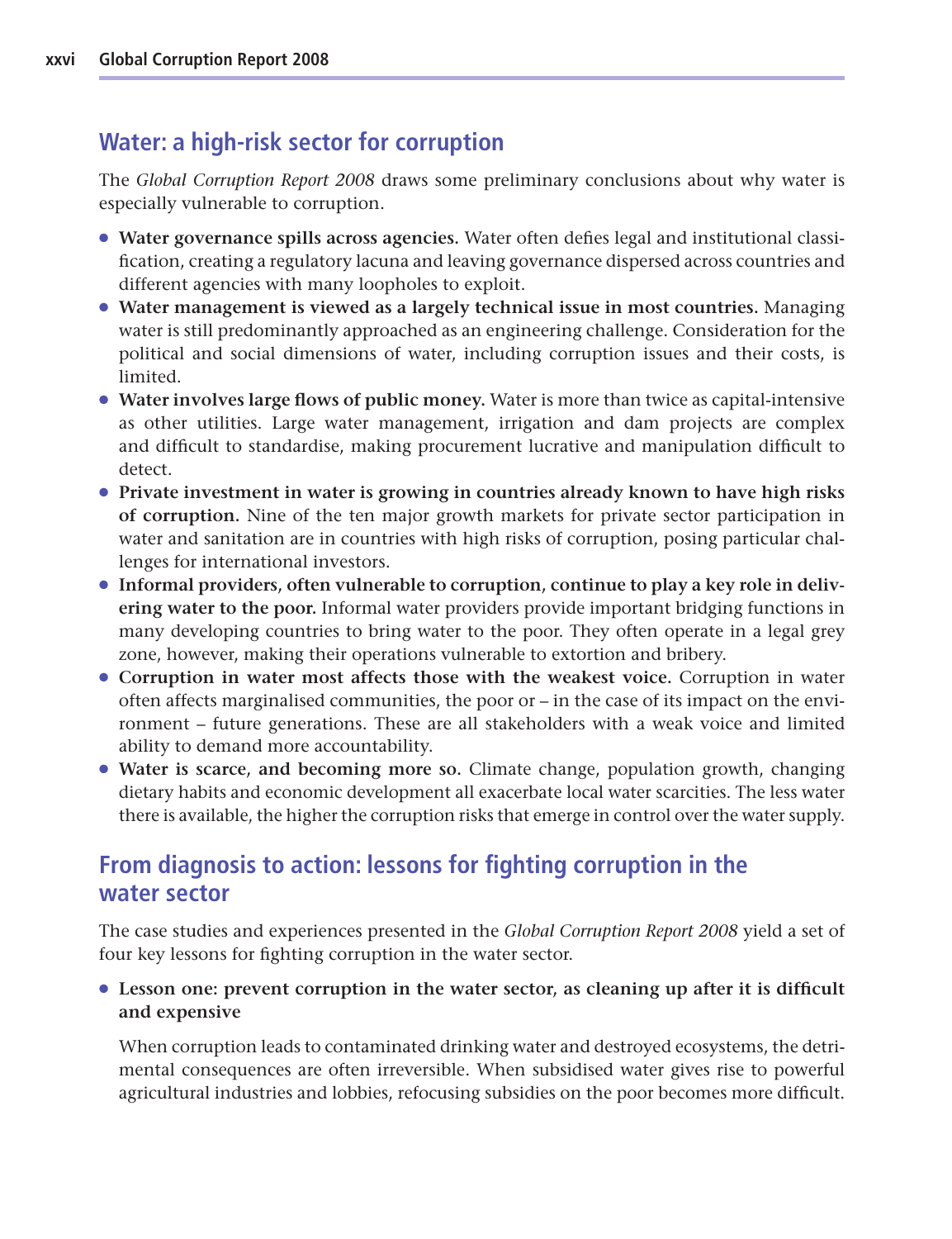● **Lesson two: understand the local water context, otherwise reforms will fail**

One size never fits all in fighting corruption, but this is particularly the case in the water sector, where conditions of supply and demand, existing infrastructure and governance systems vary widely. Understanding local conditions and the specific incentive systems that underpin corruption is a prerequisite for devising effective reforms.

● **Lesson three: cleaning up water corruption should not be at odds with the needs of the poor**

The costs of corruption in the water sector are disproportionately borne by the poor. Pro-poor anti-corruption efforts should focus on the types of service provision that matter most to them, such as public standpipes or drilling rural wells. Such efforts need to be designed so that they do not undercut peoples' basic livelihoods: for example, a crackdown on informal service providers may eliminate an important way for the poor to secure reliable access to water.

● **Lesson four: build pressure for water reform from above** *and* **from below**

Ending corruption in the water sector requires breaking the interlocking interests and relationships that are perpetuating the problem. This is a formidable challenge. Leadership from the top is necessary to create political will and drive institutional reform. Bottom-up approaches are equally important to curbing corruption, by adding checks and balances on those in power that include the monitoring of money flows or benchmarks of utility performance.

#### **Stemming the corruption tide: recommendations for reform**

The *Global Corruption Report 2008* presents a number of promising strategies and tools to tackle corruption in water resources management, drinking water and sanitation, irrigation and hydropower. A particular country's dynamics determines the right mix and sequence of anticorruption reforms, but the following is a summary of the most promising recommendations.

● **Recommendation one: scale up and refine the diagnosis of corruption in water – the momentum and effectiveness of reform depend on it**

Much work remains to be done on studying the scope and nature of corruption in water. Tools such as corruption impact assessments for different areas of the water sector, public expenditure tracking or poverty and corruption risk-mapping help to shed valuable light on different aspects of the puzzle. These tools need to be refined, adopted widely across the water sector and adapted to specific local contexts to lay the foundations for targeted reform.

● **Recommendation two: strengthen the regulatory oversight of water management and use**

Government and the public sector continue to play the most prominent role in water governance and should establish effective regulatory oversight, whether for the environment, water and sanitation, agriculture or energy. There are a number of institutional reforms that can make regulatory capture less likely and therefore should be prioritised: capacity building and training for regulatory staff, the provision of adequate resources (human, financial, technical and administrative), the creation of a clear institutional mandate, the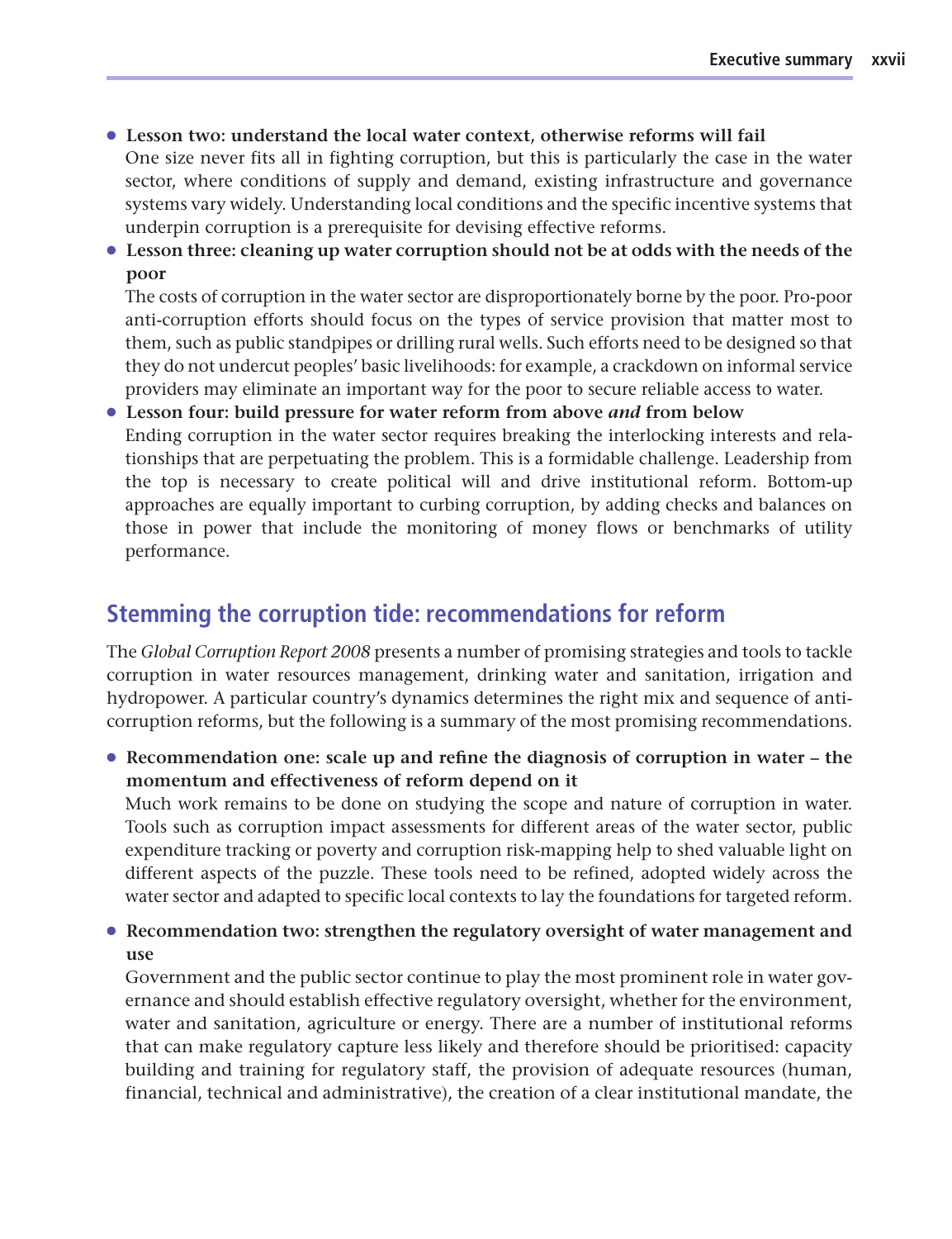implementation of transparent operating principles and the introduction of a public consultation and appeals process.

● **Recommendation three: ensure fair competition for and accountable implementation of water contracts**

In many countries, the private sector has embraced basic anti-corruption measures as part of its standard operating procedures, but more must be done for this to have an impact on water. Governments and contractors can enter into integrity pacts (IPs) for public procurement processes. The large investment demand in the water sector means that export credit agencies, commercial banks and the lending wings of international financial institutions can play an important role in fighting corruption and should expand their due diligence requirements to include anti-bribery provisions.

● **Recommendation four: adopt and implement transparency and participation as guiding principles for all water governance**

Transparency lays the foundation for public oversight and accountability and must come to characterise how water sector business is done by public and private stakeholders alike. Too often, commitments to this principle have not been translated into action. There are, however, some examples of how transparency is being practised in water governance in the *Global Corruption Report 2008* – from opening up project budgets to disclosure of performance indicators. These must be repeated and used as the basis for learning and improvement.

Increased *participation* has been documented throughout the *Global Corruption Report 2008* as a mechanism for reducing undue influence and capture of the sector. Participation by marginalised groups in water budgeting and policy development can provide a means for adding a pro-poor focus to spending. Community involvement in selecting the site of rural wells and managing irrigation systems helps to make certain that small landholders are not last in line when it comes to accessing water. Civil society participation in auditing, water pollution mapping and performance monitoring of water utilities creates important additional checks and balances. Transparency and participation build the very trust and confidence that accountable water governance demands and civil society plays a critical role in turning information and opportunities for participation into effective public oversight.

### **Creating momentum for change: a global coalition against corruption in water**

Implementing these recommendations requires a strategic vision. The global challenge of corruption in the water sector needs a global response, local expertise and adaptation and buy-in from a wide range of stakeholders. Transparency International, with its network of corruption experts and advocates in more than ninety countries, is well positioned to make a significant contribution. Efforts to bring more transparency to the water sector, for example, can benefit from TI's long-standing research and advocacy on raising the standard of freedom of information and transparency in governance systems around the world. Initiatives for more integrity in corporate participation in the water sector can adopt TI's